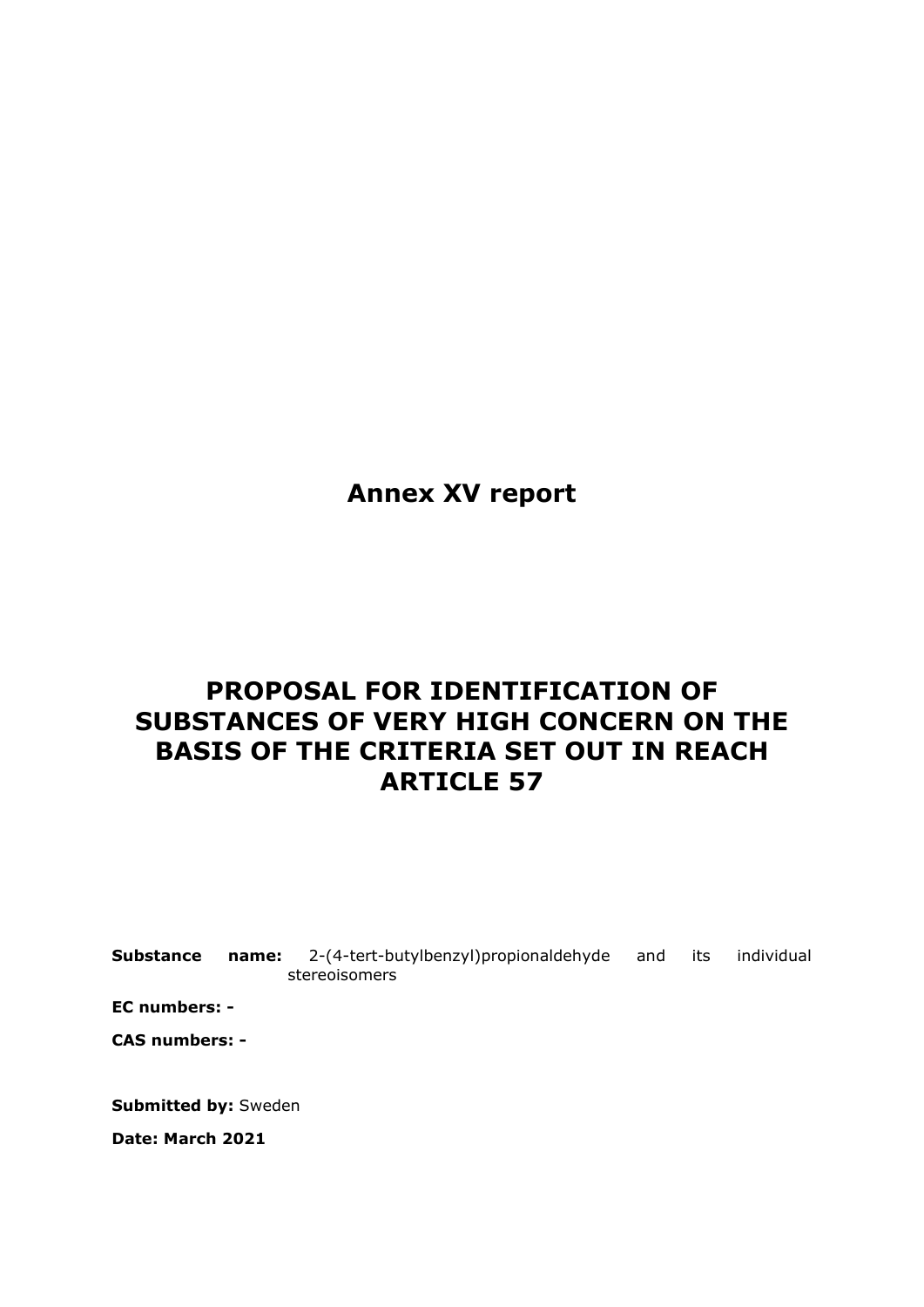This document has been prepared according to template: TEM-0049.03

# **CONTENTS**

| PROPOSAL FOR IDENTIFICATION OF A SUBSTANCE OF VERY HIGH CONCERN                                                                                                             |  |
|-----------------------------------------------------------------------------------------------------------------------------------------------------------------------------|--|
|                                                                                                                                                                             |  |
|                                                                                                                                                                             |  |
| 1. IDENTITY OF THE SUBSTANCE AND PHYSICAL AND CHEMICAL PROPERTIES5                                                                                                          |  |
| 1.3 Identity and composition of degradation products/metabolites relevant for the<br>1.4 Identity and composition of structurally related substances (used in a grouping or |  |
|                                                                                                                                                                             |  |
|                                                                                                                                                                             |  |
|                                                                                                                                                                             |  |
|                                                                                                                                                                             |  |
|                                                                                                                                                                             |  |
|                                                                                                                                                                             |  |
|                                                                                                                                                                             |  |
|                                                                                                                                                                             |  |
|                                                                                                                                                                             |  |
|                                                                                                                                                                             |  |
|                                                                                                                                                                             |  |
|                                                                                                                                                                             |  |
|                                                                                                                                                                             |  |
|                                                                                                                                                                             |  |
|                                                                                                                                                                             |  |
|                                                                                                                                                                             |  |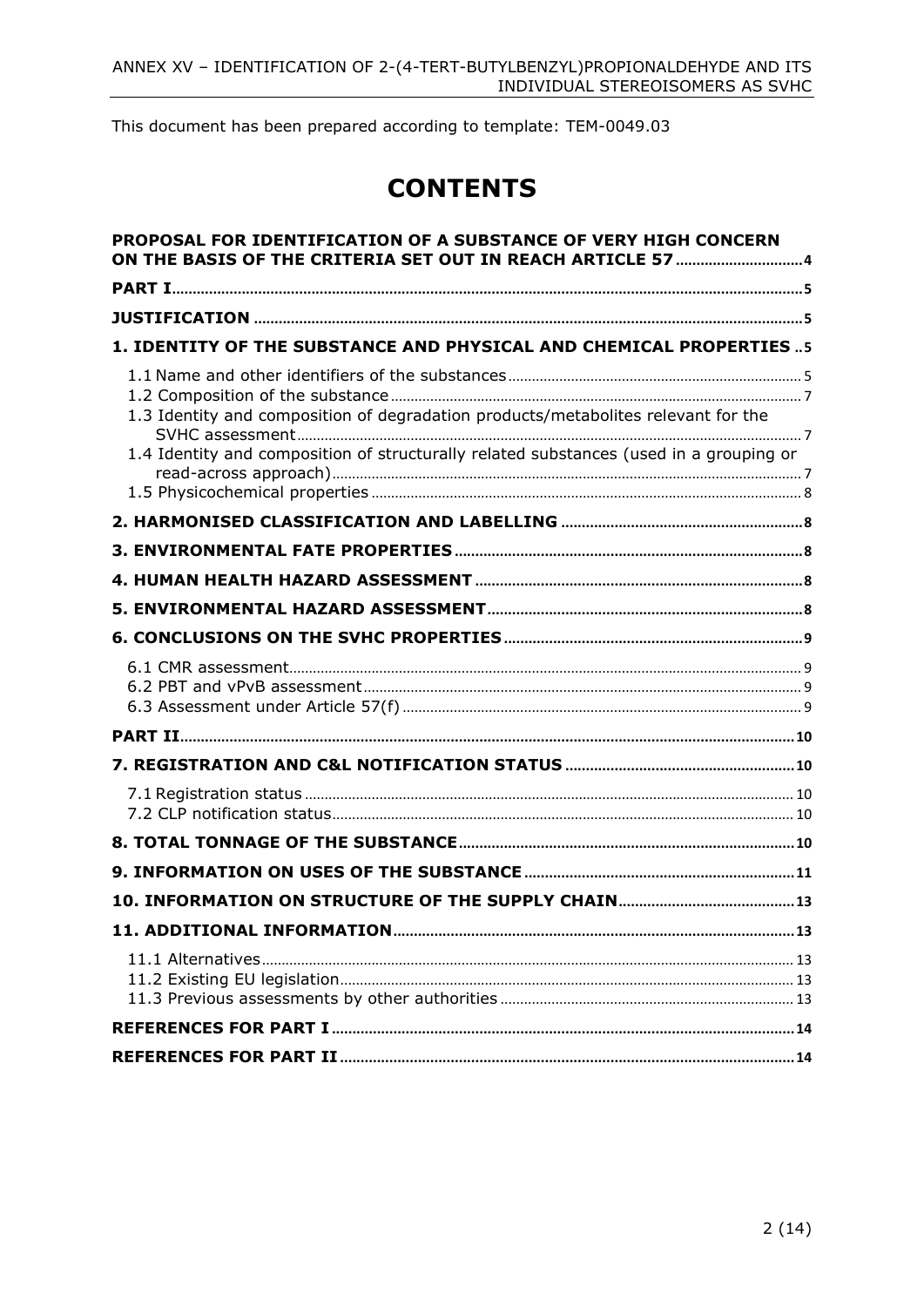# **TABLES**

| Table 1: Substance identity 2-(4-tert-butylbenzyl)propionaldehyde 5                                                                               |  |
|---------------------------------------------------------------------------------------------------------------------------------------------------|--|
| Table 2: Substance identity (2S)-3-(4-tert-butylphenyl)-2-methylpropanal  6                                                                       |  |
| Table 3: Substance identity (2R)-3-(4-tert-butylphenyl)-2-methylpropanal  7                                                                       |  |
| Table 4: Classification according to Annex VI, Table 3 (list of harmonised<br>classification and labelling of hazardous substances) of Regulation |  |
|                                                                                                                                                   |  |
|                                                                                                                                                   |  |
|                                                                                                                                                   |  |
|                                                                                                                                                   |  |
|                                                                                                                                                   |  |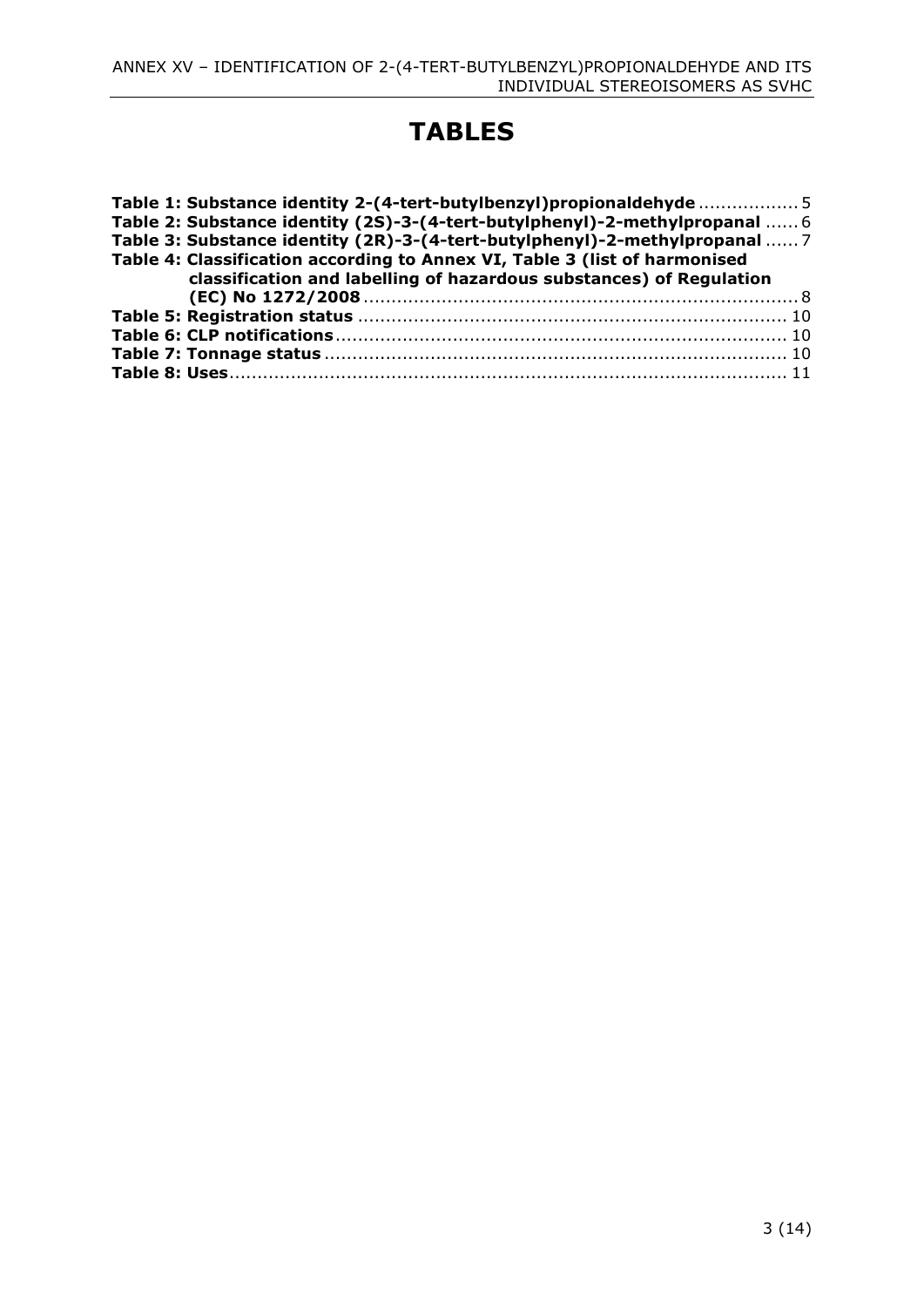## <span id="page-3-0"></span>**PROPOSAL FOR IDENTIFICATION OF SUBSTANCES OF VERY HIGH CONCERN ON THE BASIS OF THE CRITERIA SET OUT IN REACH ARTICLE 57**

| <b>Substance name:</b> 2-(4-tert-butylbenzyl) propional dehyde |               |  | and its individual |
|----------------------------------------------------------------|---------------|--|--------------------|
|                                                                | stereoisomers |  |                    |

#### **EC numbers:** -

#### **CAS numbers:** -

• The substances are proposed to be identified as substances meeting the criteria of Article 57 (c) of Regulation (EC) No 1907/2006 (REACH) owing to the classification of 2-(4-tert-butylbenzyl)propionaldehyde in the hazard class toxic to reproduction category  $1B<sup>1</sup>$ .

#### **Summary of how the substances meet the criteria set out in Article 57 of the REACH Regulation**

2-(4-tert-butylbenzyl)propionaldehyde is covered by index number 605-041-00-3 of Regulation (EC) No 1272/2008 in Annex VI, part 3, Table 3 (the list of harmonised classification and labelling of hazardous substances) and it is classified in the hazard class toxic for reproduction category  $1B$  (H360Fd<sup>2</sup>).

Therefore, this classification of the substance in Regulation (EC) No 1272/2008 shows that the substances meet the criteria for classification in the hazard class:

• toxic for reproduction category 1B in accordance with Article 57 (c) of REACH.

#### **Registration dossiers submitted for the substance:**

- Yes (2-(4-tert-butylbenzyl)propionaldehyde)
- No ((2*S*)-3-(4-*tert*-butylphenyl)-2-methylpropanal, (2*R*)-3-(4-*tert*-butylphenyl)-2 methylpropanal)

<sup>&</sup>lt;sup>1</sup> Classification in accordance with section 3.7 of Annex I to Regulation (EC) No 1272/2008.

<sup>2</sup> H360Fd: "May damage fertility. Suspected of damaging the unborn child".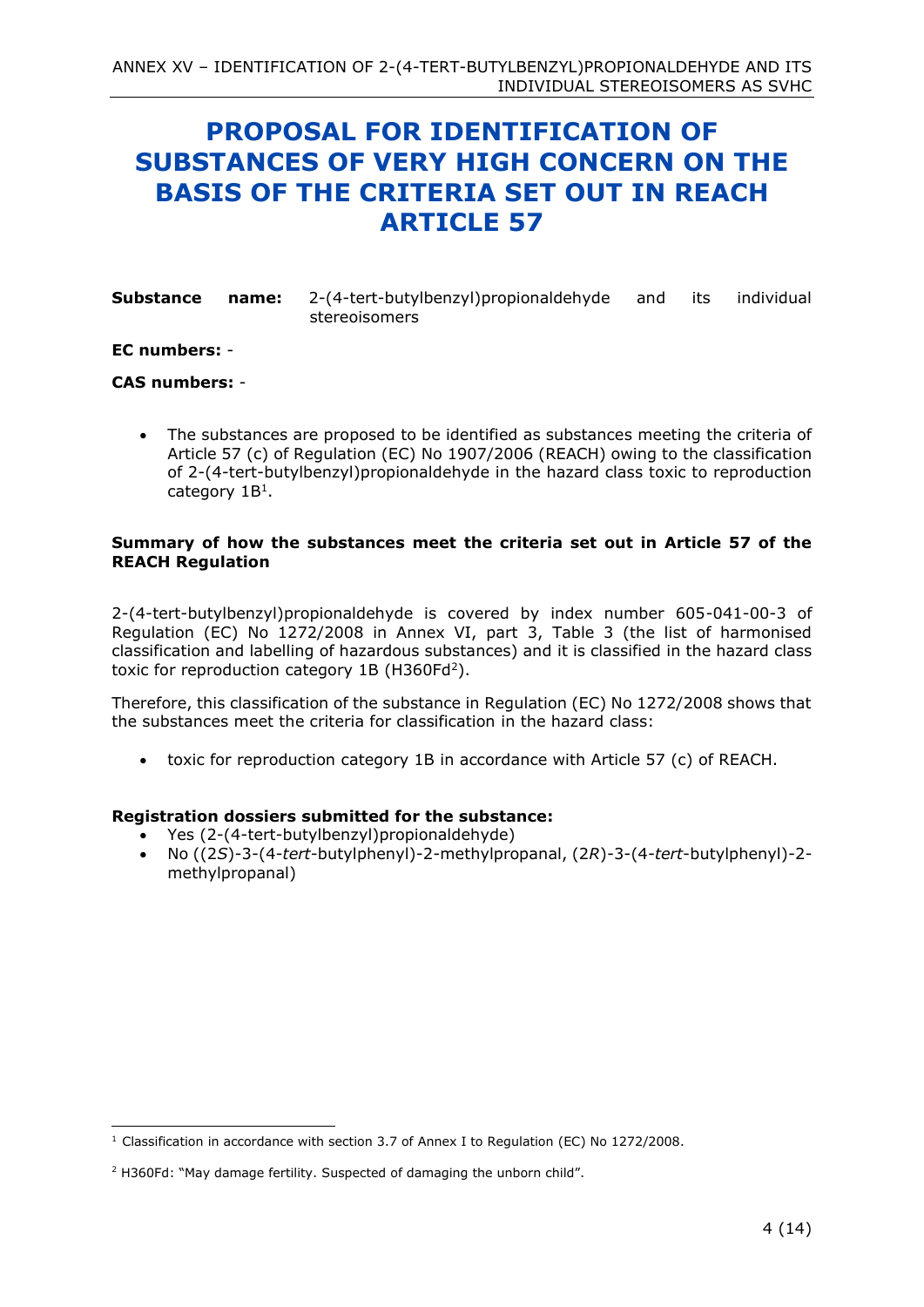# **PART I**

# **Justification**

### <span id="page-4-2"></span><span id="page-4-1"></span><span id="page-4-0"></span>**1. Identity of the substance and physical and chemical properties**

In the manufacturing process of 2-(4-tert-butylbenzyl)propionaldehyde the substance is obtained as racemic mixture (1:1) of the two enantiomers (2S)-3-(4-tert-butylphenyl)-2 methyl-propanal (CAS 75166-30-2) and (2R)-3-(4-tert-butylphenyl)-2-methyl-propanal  $(CAS 75166-31-3)^3$ .

### <span id="page-4-3"></span>**1.1 Name and other identifiers of the substances**

| <b>EC</b> number:                                        | 201-289-8                                                         |
|----------------------------------------------------------|-------------------------------------------------------------------|
| EC name:                                                 | 2-(4-tert-butylbenzyl)propionaldehyde                             |
| CAS number (in the EC inventory):                        | $80 - 54 - 6$                                                     |
| <b>Deleted CAS numbers:</b>                              | 39390-70-0<br>75166-25-5                                          |
| <b>CAS name:</b>                                         | $4-(1,1$ -dimethylethyl)-a-<br>Benzenepropanal,<br>methyl-        |
| <b>IUPAC</b> name:                                       | 3-(4-tert-butylphenyl)-2-methylpropanal                           |
| Index number in Annex VI of the CLP<br><b>Regulation</b> | 605-041-00-3                                                      |
| <b>Molecular formula:</b>                                | $C_{14}H_{20}O$                                                   |
| <b>Molecular weight range:</b>                           | 204.308                                                           |
| Synonyms:                                                | Lilial<br>Lilestralis<br>2-Methyl-3-(4-tert-butylphenyl) propanal |

#### <span id="page-4-4"></span>**Table 1: Substance identity 2-(4-tert-butylbenzyl)propionaldehyde**

#### **Structural formula:**

CH<sub>2</sub> CH<sub>3</sub>  $H_3C$  $CH<sub>3</sub>$ 

<sup>&</sup>lt;sup>3</sup> CLH report for 2-(4-tert-butylbenzyl)propionaldehyde, 2017.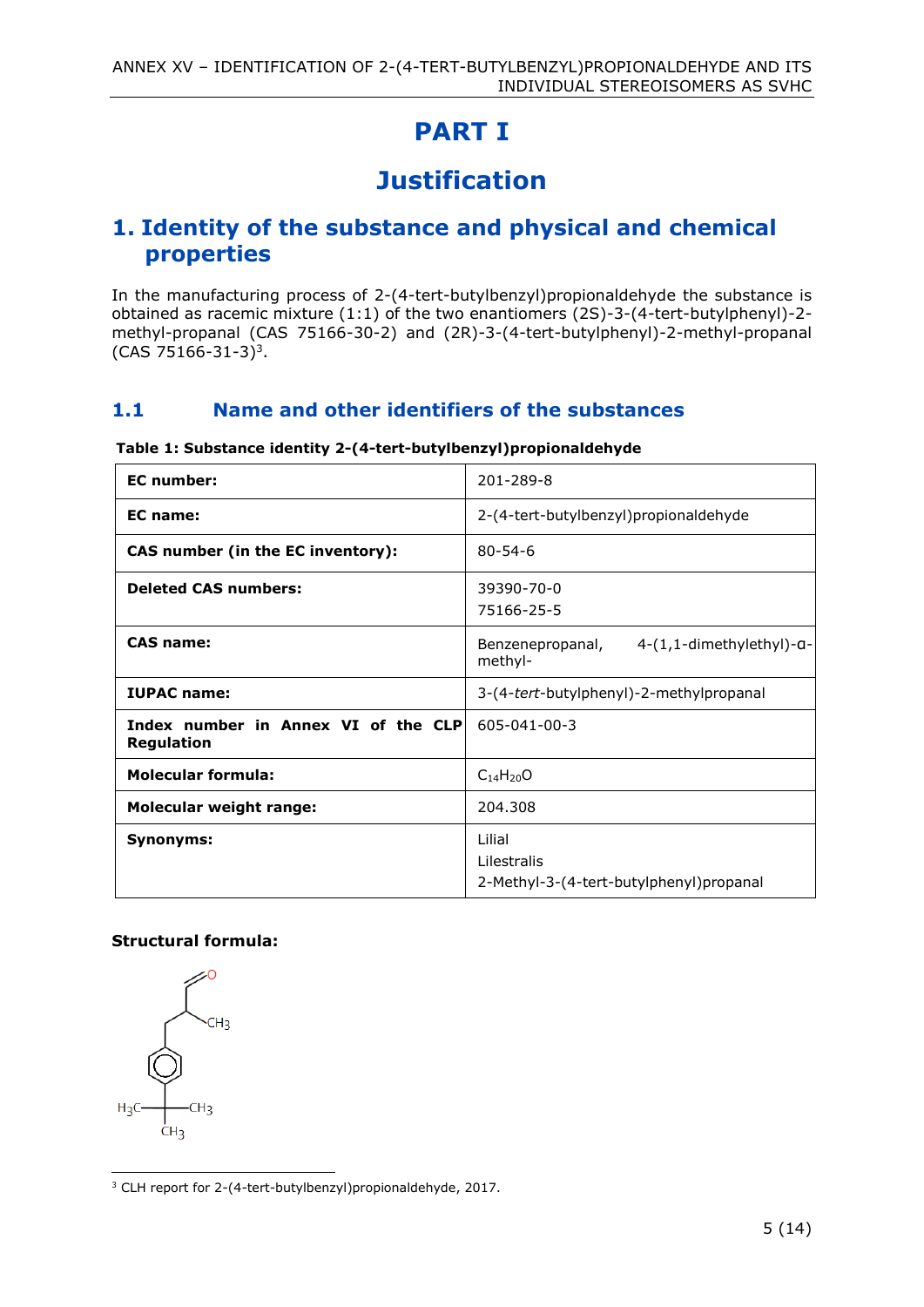| <b>EC</b> number:                                 |                                                             |
|---------------------------------------------------|-------------------------------------------------------------|
| <b>EC</b> name:                                   | $\overline{\phantom{a}}$                                    |
| CAS number (in the EC inventory):                 | 75166-30-2                                                  |
| <b>Deleted CAS numbers:</b>                       |                                                             |
| <b>CAS name:</b>                                  | Benzenepropanal, 4-(1,1-dimethylethyl)-a-<br>methyl-, (aS)- |
| <b>IUPAC name:</b>                                | (2S)-3-(4-tert-butylphenyl)-2-methylpropanal                |
| Index number in Annex VI of the CLP<br>Regulation |                                                             |
| <b>Molecular formula:</b>                         | $C_{14}H_{20}O$                                             |
| <b>Molecular weight range:</b>                    | 204.308                                                     |
| <b>Structural formula:</b>                        | H,C<br>CH,<br>H.C                                           |

#### <span id="page-5-0"></span>**Table 2: Substance identity (2S)-3-(4-tert-butylphenyl)-2-methylpropanal**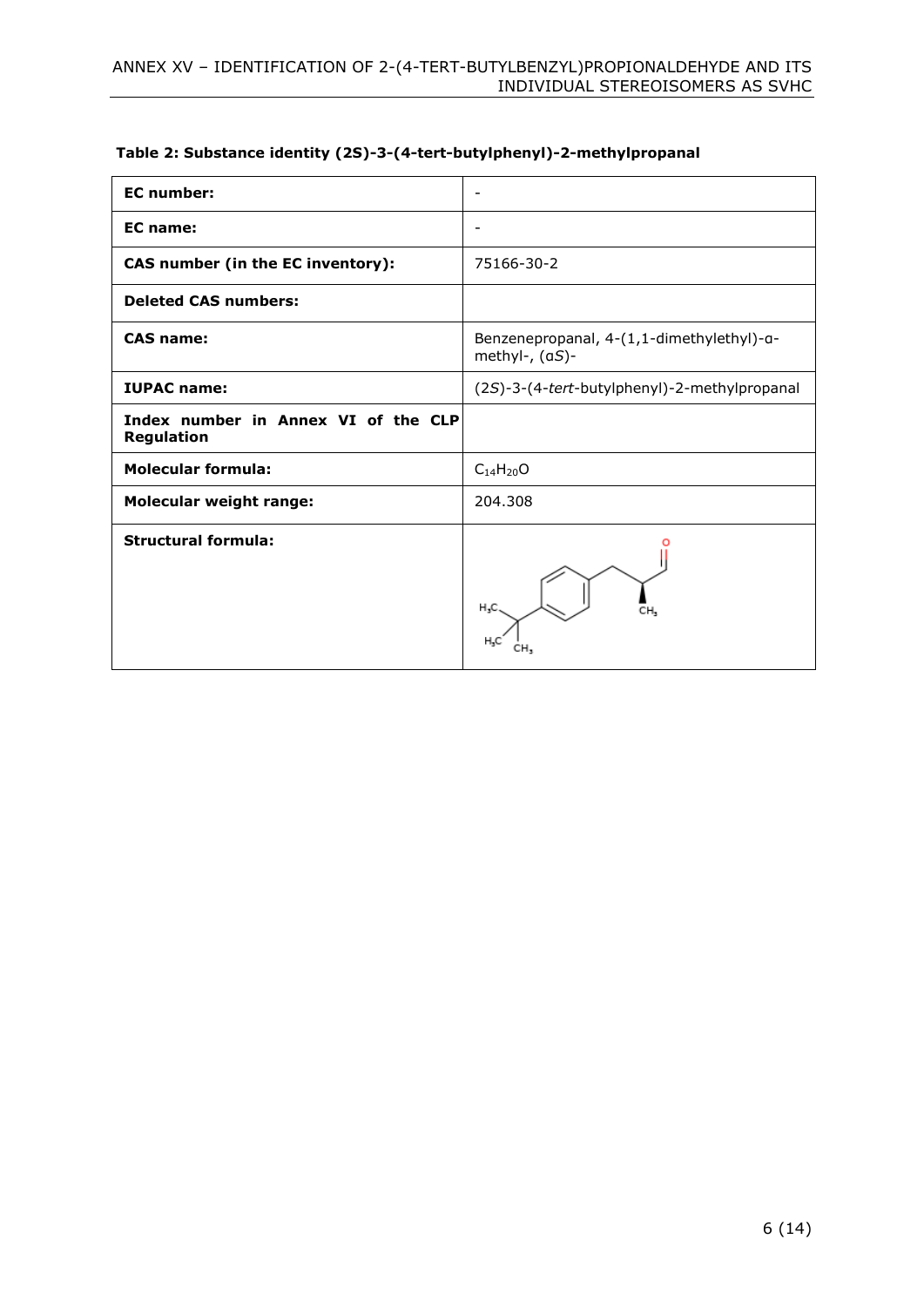#### <span id="page-6-3"></span>**Table 3: Substance identity (2R)-3-(4-tert-butylphenyl)-2-methylpropanal**

| <b>EC</b> number:                                 | $\overline{\phantom{a}}$                                      |
|---------------------------------------------------|---------------------------------------------------------------|
| <b>EC</b> name:                                   | $\overline{\phantom{a}}$                                      |
| CAS number (in the EC inventory):                 | 75166-31-3                                                    |
| <b>Deleted CAS numbers:</b>                       |                                                               |
| <b>CAS name:</b>                                  | Benzenepropanal, 4-(1,1-dimethylethyl)-a-methyl-,<br>$(aR)$ - |
| <b>IUPAC name:</b>                                | (2R)-3-(4-tert-butylphenyl)-2-methylpropanal                  |
| Index number in Annex VI of the CLP<br>Regulation |                                                               |
| <b>Molecular formula:</b>                         | $C_{14}H_{20}O$                                               |
| <b>Molecular weight range:</b>                    | 204.308                                                       |
| <b>Structural formula:</b>                        | ≛<br>сн,<br>H,C.<br>H.C                                       |

### <span id="page-6-0"></span>**1.2 Composition of the substance**

The dossier applies to both the racemate and its individual enantiomers.

**Name:** 2-(4-tert-butylbenzyl)propionaldehyde and its individual stereoisomers

**Description:** organic

**Substance type:** -

### <span id="page-6-1"></span>**1.3 Identity and composition of degradation products/metabolites relevant for the SVHC assessment**

Not relevant for the identification of the substances as SVHC in accordance with Article 57 (c) of the REACH Regulation.

### <span id="page-6-2"></span>**1.4 Identity and composition of structurally related substances (used in a grouping or read-across approach)**

Not relevant for the identification of the substances as SVHC in accordance with Article 57(c) of the REACH Regulation.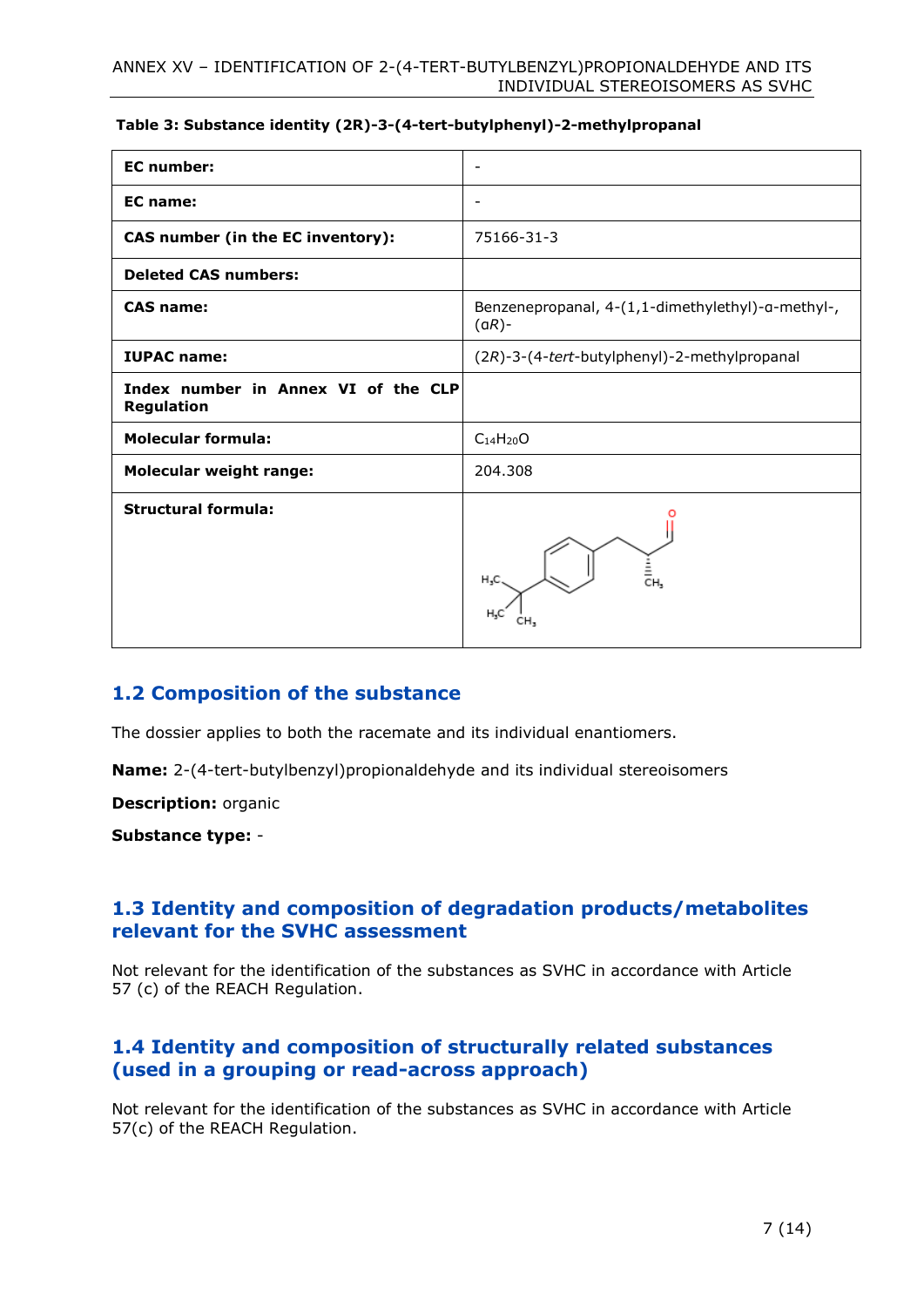### <span id="page-7-0"></span>**1.5 Physicochemical properties**

Not relevant for the identification of the substances as SVHC in accordance with Article 57(c) of the REACH Regulation.

## <span id="page-7-1"></span>**2. Harmonised classification and labelling**

2-(4-tert-butylbenzyl)propionaldehyde is covered by Index number 605-041-00-3 in part 3 of Annex VI to the CLP Regulation as follows:

<span id="page-7-5"></span>**Table 4: Classification according to Annex VI, Table 3 (list of harmonised classification and labelling of hazardous substances) of Regulation (EC) No 1272/2008**

| Index                          | <b>International</b>                                |                             | <b>EC CAS</b>                              | <b>Classification</b>                             |                                       | Labelling                               |                                       | Spec.                                           | <b>Notes</b>                             |  |
|--------------------------------|-----------------------------------------------------|-----------------------------|--------------------------------------------|---------------------------------------------------|---------------------------------------|-----------------------------------------|---------------------------------------|-------------------------------------------------|------------------------------------------|--|
| No                             | <b>Chemical</b><br><b>Identification</b>            | No                          | No                                         | <b>Hazard</b><br>Class and<br>Category<br>Code(s) | <b>Hazard</b><br>statement<br>code(s) | Pictogram,<br>Signal<br>Word<br>Code(s) | <b>Hazard</b><br>statement<br>code(s) | Suppl.<br><b>Hazard</b><br>statement<br>code(s) | Conc.<br>Limits,<br>м-<br><b>factors</b> |  |
| $605 -$<br>$041 -$<br>$00 - 3$ | $2-(4-tert-$<br>butylbenzyl)<br>propionaldehyd<br>e | 20<br>$1-$<br>28<br>9-<br>8 | 80<br>$\overline{\phantom{a}}$<br>54<br>-6 | Repr. 1B                                          | H360Fd                                | GHS08<br>Dgr                            | H360Fd                                |                                                 |                                          |  |

## <span id="page-7-2"></span>**3. Environmental fate properties**

Not relevant for the identification of the substances as SVHC in accordance with Article 57 (c) of the REACH Regulation.

## <span id="page-7-3"></span>**4. Human health hazard assessment**

Not relevant for the identification of the substances as SVHC in accordance with Article 57(c) of the REACH Regulation.

## <span id="page-7-4"></span>**5. Environmental hazard assessment**

Not relevant for the identification of the substances as SVHC in accordance with Article 57(c) of the REACH Regulation.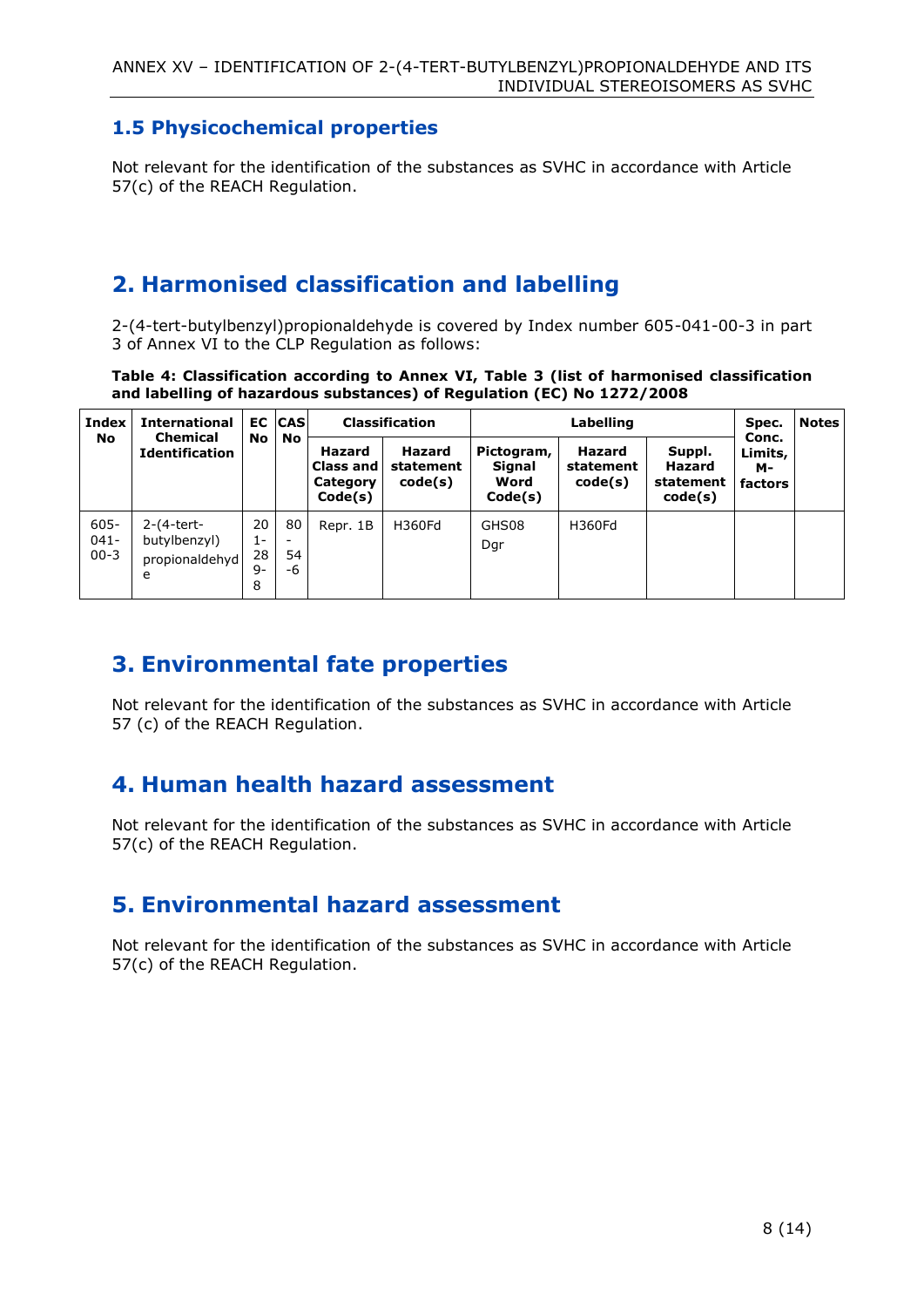## <span id="page-8-0"></span>**6. Conclusions on the SVHC Properties**

### <span id="page-8-1"></span>**6.1 CMR assessment**

2-(4-tert-butylbenzyl)propionaldehyde is covered by index number 605-041-00-3 of Regulation (EC) No 1272/2008 in Annex VI, part 3, Table 3 (the list of harmonised classification and labelling of hazardous substances) and it is classified in the hazard class toxic for reproduction category 1B (H360Fd<sup>4</sup>).

Therefore, this classification of the substance in Regulation (EC) No 1272/2008 shows that the substances meet the criteria for classification in the hazard class:

• toxic for reproduction category 1B in accordance with Article 57 (c) of REACH.

### <span id="page-8-2"></span>**6.2 PBT and vPvB assessment**

Not relevant for the identification of the substances as SVHC in accordance with Article 57(c) of the REACH Regulation.

### <span id="page-8-3"></span>**6.3 Assessment under Article 57(f)**

Not relevant for the identification of the substances as SVHC in accordance with Article 57(c) of the REACH Regulation.

<sup>4</sup> H360Fd: "May damage fertility. Suspected of damaging the unborn child".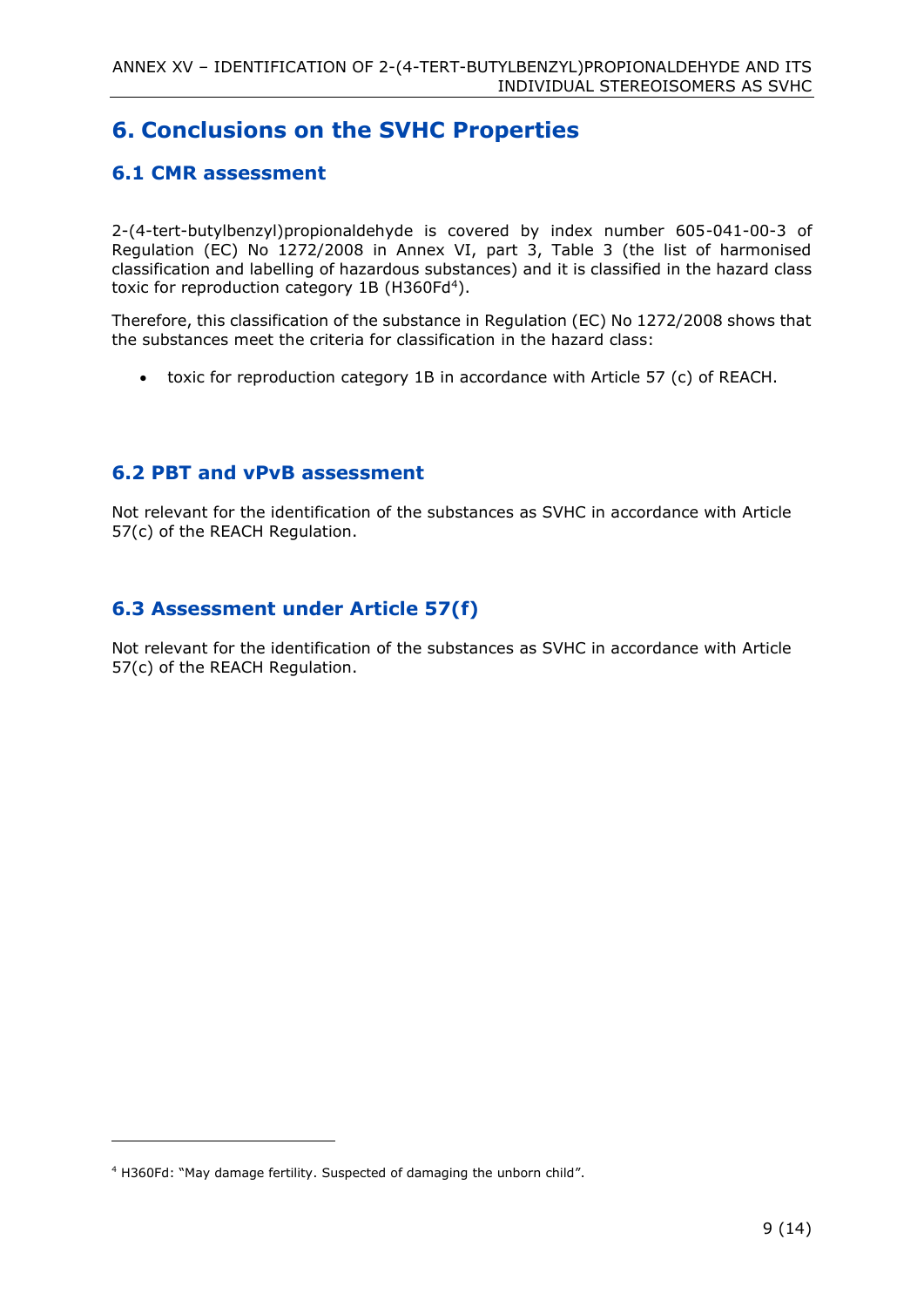# **Part II**

## <span id="page-9-1"></span><span id="page-9-0"></span>**7. Registration and C&L notification status**

### <span id="page-9-2"></span>**7.1 Registration status**

#### <span id="page-9-5"></span>**Table 5: Registration status**

| From the ECHA dissemination site <sup>5</sup> |                                                                                                             |  |  |  |
|-----------------------------------------------|-------------------------------------------------------------------------------------------------------------|--|--|--|
| Registrations                                 | $\boxtimes$ Full registration(s)<br>(Art. 10)<br>$\Box$ Intermediate registration(s)<br>(Art. 17 and/or 18) |  |  |  |

### <span id="page-9-3"></span>**7.2 CLP notification status**

#### <span id="page-9-6"></span>**Table 6: CLP notifications**

|                                    | <b>CLP Notifications<sup>6</sup></b> |
|------------------------------------|--------------------------------------|
| Number of aggregated notifications |                                      |
| Total number of notifiers          | 2252                                 |

## <span id="page-9-4"></span>**8. Total tonnage of the substance**

#### <span id="page-9-7"></span>**Table 7: Tonnage status**

| Total tonnage band for the registered<br>substance (excluding the volume<br>registered under Art 17 or Art 18) <sup>7</sup> | $1000 - 10000$ t/pa |
|-----------------------------------------------------------------------------------------------------------------------------|---------------------|
| Tonnage information from public sources<br>other than registration dossiers (if<br>available)                               | No information      |

<sup>5</sup> <https://echa.europa.eu/sv/registration-dossier/-/registered-dossier/13572> (accessed 01-09-2020)

<sup>&</sup>lt;sup>6</sup> C&L Inventory database, http://echa.europa.eu/web/quest/information-on-chemicals/cl-inventory-database (accessed 29-12-2020)<br>  $\frac{7 \text{ hthes} \cdot \frac{1}{2}}{2 \text{ hthes} \cdot \frac{1}{2}}$ 

<sup>7</sup> <https://echa.europa.eu/sv/registration-dossier/-/registered-dossier/13572> (accessed 01-09-2020)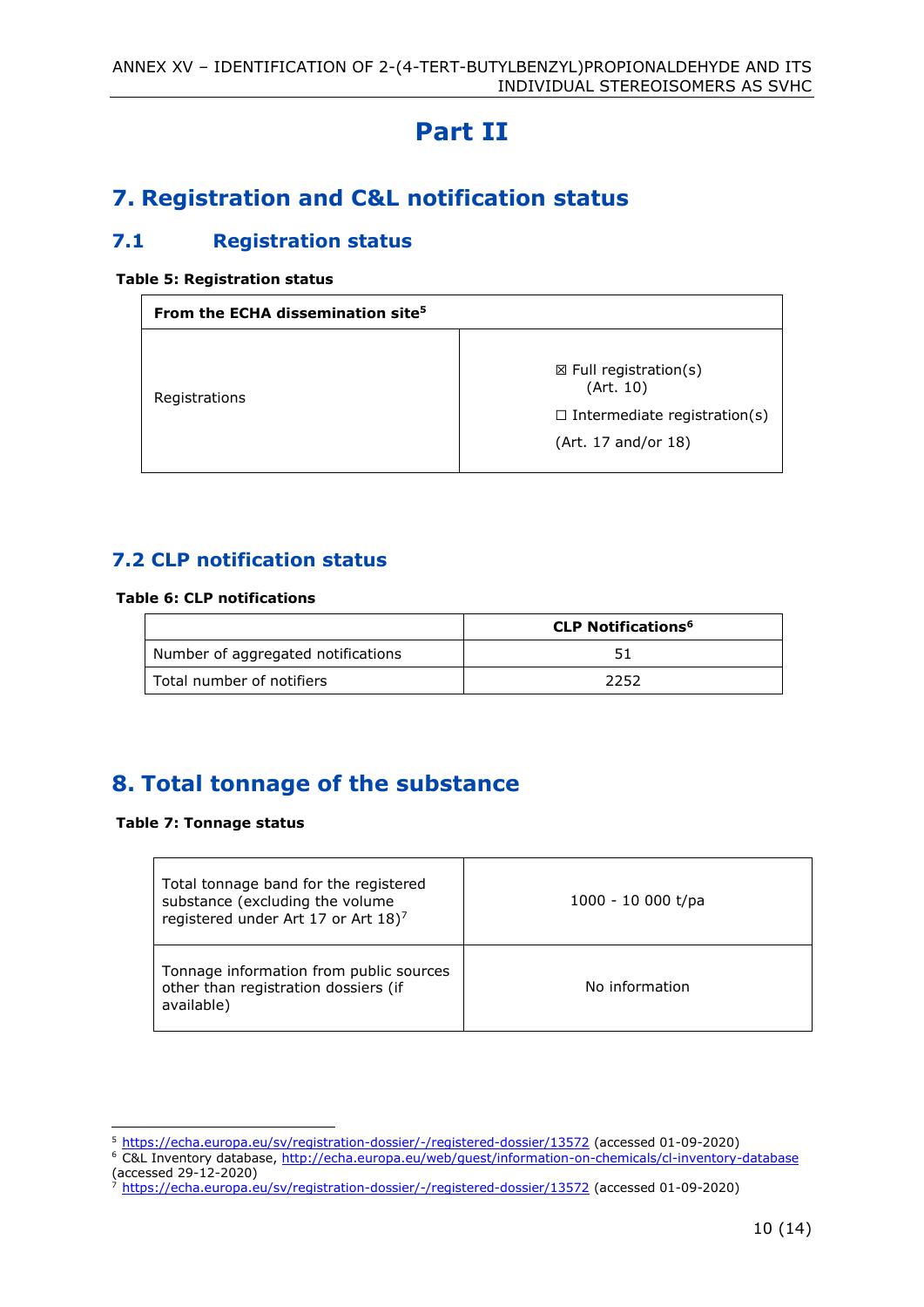## <span id="page-10-0"></span>**9. Information on uses of the substance**

#### <span id="page-10-1"></span>**Table 8: Uses**

|                                    | <b>Uses</b>                                                                                                                                                                                                                                                                                                                                                                                                                                                                                                                                                                                                                                 | Registered<br>use | Use possibly in<br>the scope of<br><b>Authorisation</b> |
|------------------------------------|---------------------------------------------------------------------------------------------------------------------------------------------------------------------------------------------------------------------------------------------------------------------------------------------------------------------------------------------------------------------------------------------------------------------------------------------------------------------------------------------------------------------------------------------------------------------------------------------------------------------------------------------|-------------------|---------------------------------------------------------|
| Uses as<br>intermediate            |                                                                                                                                                                                                                                                                                                                                                                                                                                                                                                                                                                                                                                             |                   |                                                         |
| <b>Formulation</b><br>or repacking | Compounding<br>ERC: 2 (Formulation into mixture)<br>PROC: 1, 2, 3 (Manufacture or formulation in<br>the chemical industry in closed batch<br>processes with occasional controlled exposure<br>or processes with equivalent containment<br>conditions), 5 (Mixing or blending in batch<br>processes), 8a (Transfer of substance or<br>mixture (charging and discharging) at non-<br>dedicated facilities), 8b, 9, 15<br><b>Formulation</b><br><b>ERC: 2</b><br>PROC: 1, 2, 3, 4 (Chemical production where<br>opportunity for exposure arises), 5, 8a, 8b, 9,<br>14 (Tabletting, compression, extrusion,<br>pelletisation, granulation), 15  | Yes               | Yes                                                     |
| Uses at<br>industrial<br>sites     | Use at industrial site as a chemical<br>intermediate<br>ERC: 6a (Use of intermediate)<br>PROC: 1, 2, 8b<br>SU: 8 (Manufacture of bulk, large scale<br>chemicals including petroleum products)<br>Use in Cleaning agents<br>ERC: 4 (Use of non-reactive processing aid at<br>industrial site (no inclusion into or onto<br>article))<br>PROC: 1, 2, 4, 5, 7 - Use in Cleaning agents -<br>industrial Chain maintenance/foam/ animal<br>housing/ disinfection fogging gassing -<br>food/pharma, 8a, 8b 10 (Roller application or<br>brushing), 13 (Treatment of articles by<br>dipping and pouring)<br>PC: 35 (Washing and cleaning products) | Yes               | No<br>Yes                                               |
| Uses by<br>professional            | Use in Cleaning Agents                                                                                                                                                                                                                                                                                                                                                                                                                                                                                                                                                                                                                      | Yes               | Yes                                                     |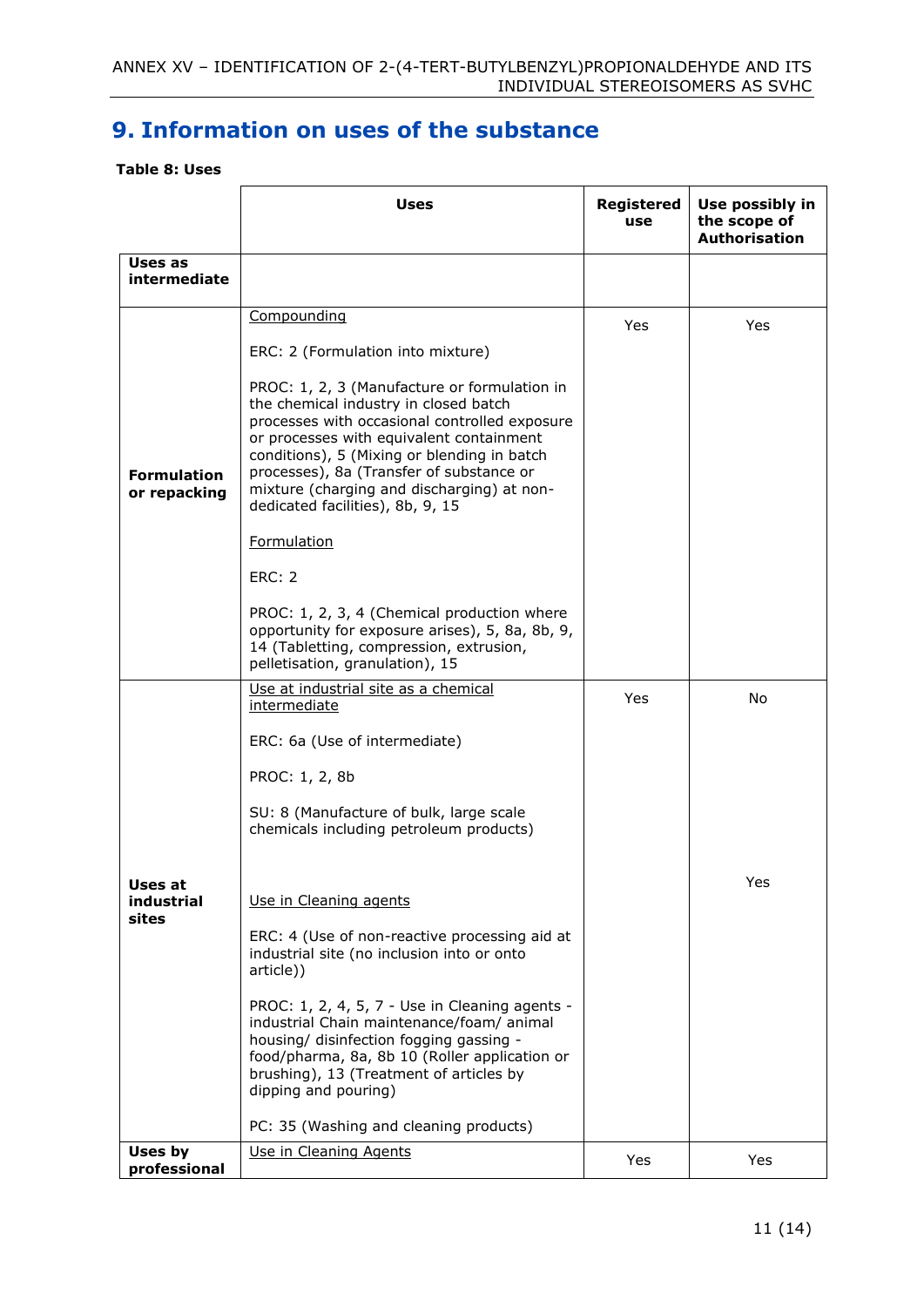#### ANNEX XV – IDENTIFICATION OF 2-(4-TERT-BUTYLBENZYL)PROPIONALDEHYDE AND ITS INDIVIDUAL STEREOISOMERS AS SVHC

| workers                 | ERC: 8a (Widespread use of non-reactive<br>processing aid (no inclusion into or onto<br>article, indoor)), 8d (Widespread use of non-<br>reactive processing aid (no inclusion into or<br>onto article, outdoor)) |     |     |
|-------------------------|-------------------------------------------------------------------------------------------------------------------------------------------------------------------------------------------------------------------|-----|-----|
|                         | PROC: 1, 2, 4, 8a, 8b, 11 (Non-industrial<br>spraying), 13, 19 (Hand-mixing with intimate<br>contact and only PPE available)                                                                                      |     |     |
|                         | PC: 31 (Polishes and wax blends), 35                                                                                                                                                                              |     |     |
|                         | SU: 10 (Formulation [mixing] of preparations<br>and/or re-packaging (excluding alloys))                                                                                                                           |     |     |
|                         | Use in Air Care                                                                                                                                                                                                   | Yes | Yes |
|                         | ERC: 8a                                                                                                                                                                                                           |     |     |
|                         | PC: 3 (Air care products)                                                                                                                                                                                         |     |     |
|                         | Use in Cleaning Agents                                                                                                                                                                                            |     |     |
|                         | ERC: 8a, 8d                                                                                                                                                                                                       |     |     |
|                         | PC: 31, 35                                                                                                                                                                                                        |     |     |
|                         | Consumer end-use of biocidal products                                                                                                                                                                             |     |     |
|                         | ERC: 8a, 8d                                                                                                                                                                                                       |     |     |
|                         | PC: 8 (Biocidal products, e.g. disinfectants,<br>pest control),                                                                                                                                                   |     |     |
|                         | Professional and consumer end-use of<br>cosmetics                                                                                                                                                                 |     |     |
| <b>Consumer</b><br>uses | ERC: 8a                                                                                                                                                                                                           |     |     |
|                         | PC: 28 (Perfumes, fragrances), 39<br>(Cosmetics, personal care products)                                                                                                                                          |     |     |
|                         | Other consumer Use: Coatings and paints,<br>thinners, paint removes; Fillers, putties,<br>plasters, modelling clay; Finger paints, Ink<br>and toners                                                              |     |     |
|                         | ERC: 8a, 8d                                                                                                                                                                                                       |     |     |
|                         | PC: 8 9a (Coatings and paints, thinners, paint<br>removes), 9b (Fillers, putties, plasters,<br>modelling clay), 9c (Finger paints), 18 (Ink<br>and toners)                                                        |     |     |
|                         | Industrial, Professional and Consumer end-<br>use of washing and cleaning products                                                                                                                                |     |     |
|                         | ERC: 8a                                                                                                                                                                                                           |     |     |
|                         | PC: 35                                                                                                                                                                                                            |     |     |
|                         | Consumer and Professional end-use of                                                                                                                                                                              |     |     |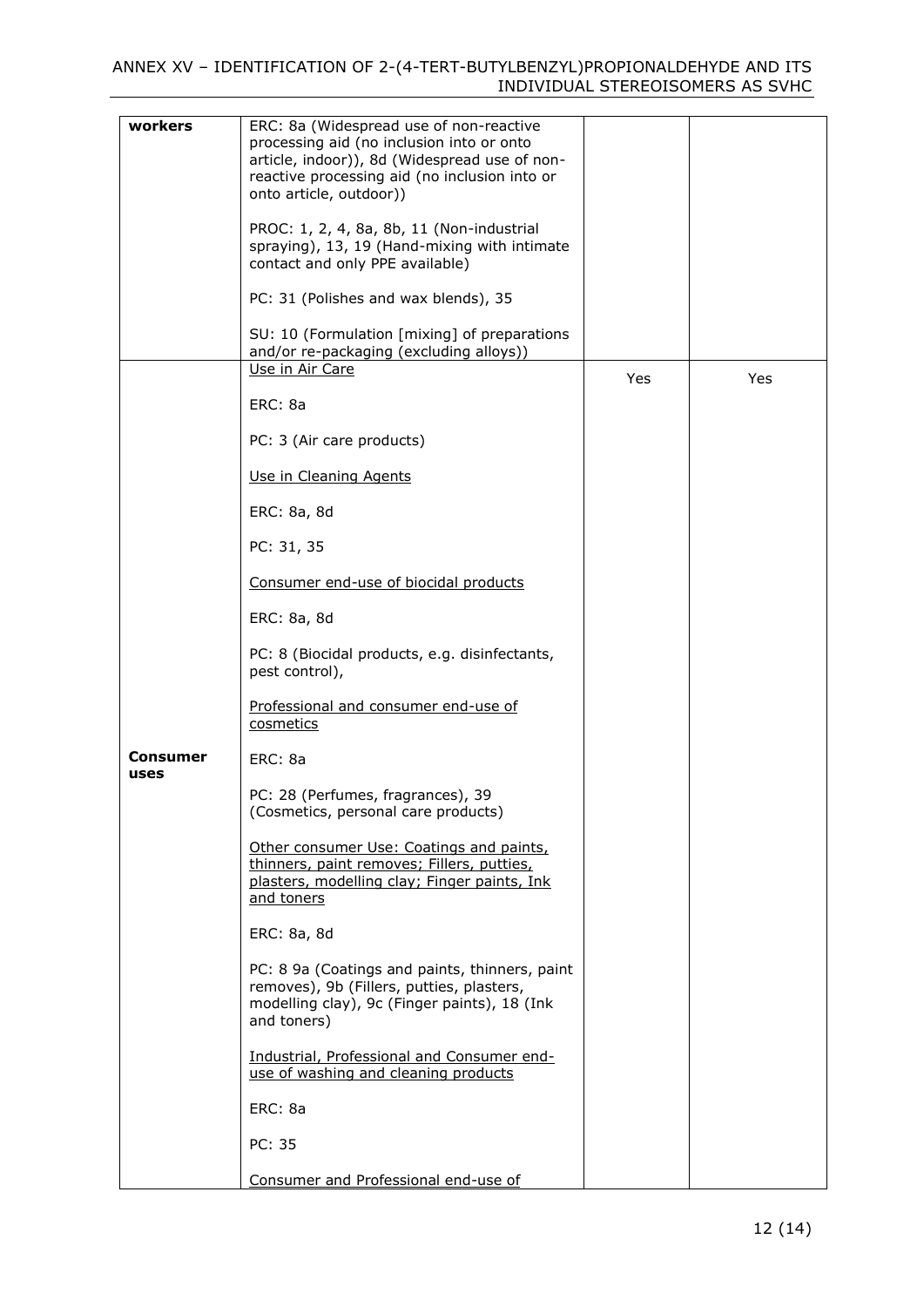|                                | polishes and wax blends                                                  |     |     |
|--------------------------------|--------------------------------------------------------------------------|-----|-----|
|                                | ERC: 8a                                                                  |     |     |
|                                | PC: 31                                                                   |     |     |
| <b>Article</b><br>service life | Use of substances in scented articles<br>AC: 0 (Other: Scented articles) | Yes | Yes |
|                                | ERC: 11a (Widespread use of articles with low<br>release (indoor))       |     |     |

## <span id="page-12-0"></span>**10. Information on structure of the supply chain**

No information available.

## <span id="page-12-1"></span>**11. Additional information**

### <span id="page-12-2"></span>**11.1 Alternatives**

The substance 3-(4-isobutyl-2-methylphenyl)propanal has been proposed as a possible alternative to 2-(4-tert-butylbenzyl)propionaldehyde (Laue et al. 2017).

### <span id="page-12-3"></span>**11.2 Existing EU legislation**

2-(4-tert-butylbenzyl)propionaldehyde is included in Annex III of the Cosmetic Products Regulation and is therefore a restricted substance. The presence of the substance must be indicated in the list of ingredients referred to in Article 19(1)(g) when its concentration exceeds: 0.001% in leave-on products and 0.01 % in rinse-off products (Annex III of Regulation (EC) no 1223/2009).

2-(4-tert-butylbenzyl)propionaldehyde is included in Annex II of the Toy Safety Directive and toys containing this substance at concentrations of 100 mg/kg or higher must be labelled accordingly (Annex II of Directive 2009/48/EC).

### <span id="page-12-4"></span>**11.3 Previous assessments by other authorities**

An opinion on 2-(4-tert-butylbenzyl)propionaldehyde from the Scientific Committee for Consumer Safety (SCCS) acknowledges that male reproductive toxicity has been consistently observed in several different studies. The SCCS states that "*On individual product basis, Butylphenyl methylpropional (p-BMHCA) (CAS 80-54-6) with alphatocopherol at 200 ppm, can be considered safe when used as fragrance ingredient in different cosmetic leave-on and rinse-off type products. However, considering the firsttier deterministic aggregate exposure, arising from the use of different product types together, Butylphenyl methylpropional at the proposed concentrations cannot be considered as safe*". The SCCS mentions that evaluations under REACH or other scientific bodies should be considered in future assessments of 2-(4-tertbutylbenzyl)propionaldehyde as a cosmetic ingredient (SCCS 2019).